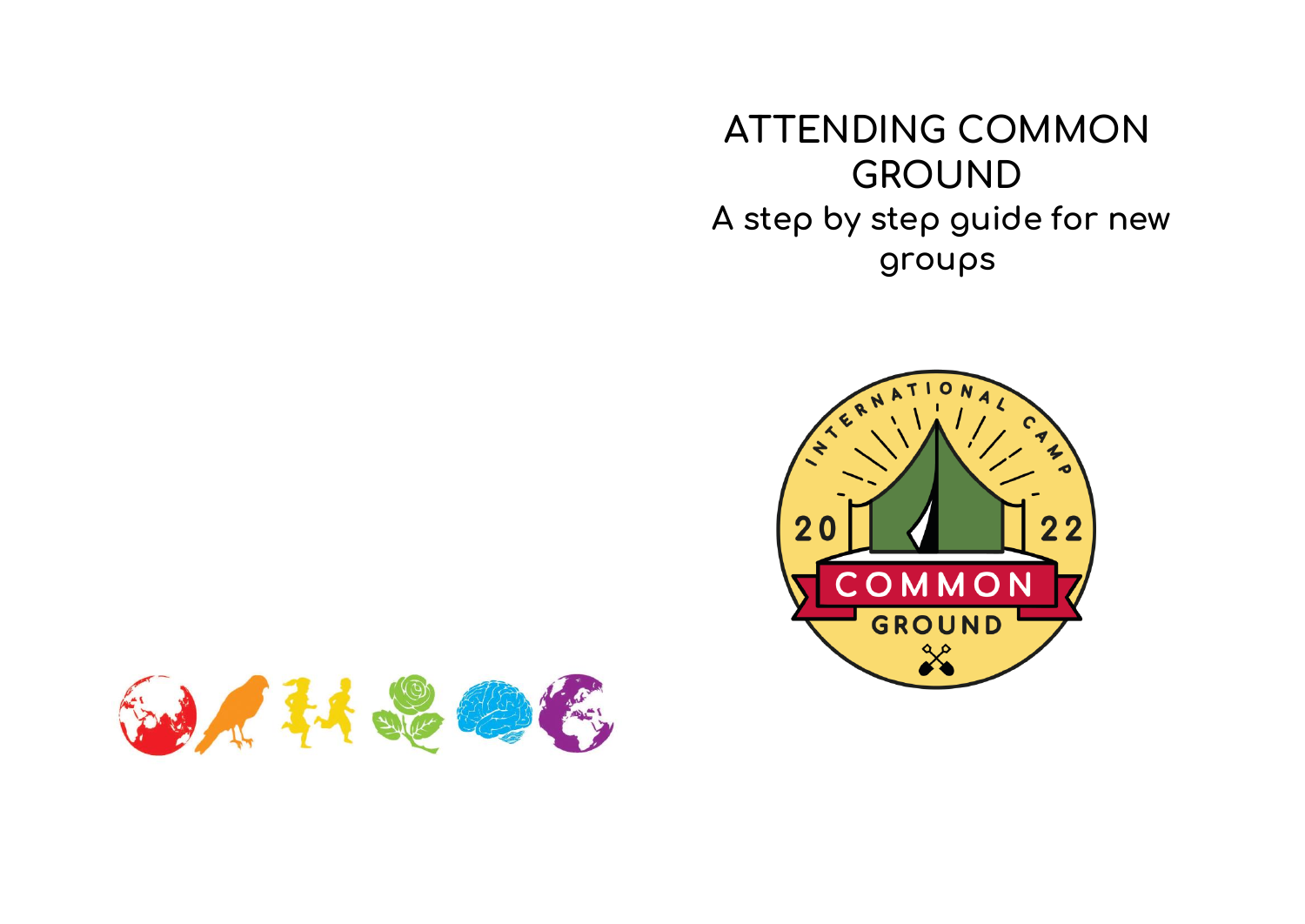|                                  |                                                                                                                                                                                                                                                                                                                                                                                                                                                                                                                                                                                                                                                                                                                                                                                                                                                                                                                           | IN V V |
|----------------------------------|---------------------------------------------------------------------------------------------------------------------------------------------------------------------------------------------------------------------------------------------------------------------------------------------------------------------------------------------------------------------------------------------------------------------------------------------------------------------------------------------------------------------------------------------------------------------------------------------------------------------------------------------------------------------------------------------------------------------------------------------------------------------------------------------------------------------------------------------------------------------------------------------------------------------------|--------|
| <b>GETTING</b><br><b>STARTED</b> | Find your local region here and get in touch -<br>many have local events so you can get to<br>know nearby groups. Plus we aim to send a<br>representative from Common Ground to any<br>big events, so you can meet us, learn more<br>and contribute any ideas<br>We can match you up with a more<br>established, ideally local group if needed.<br>Email info@commonground.camp to enquire<br>about this<br>Get in touch with DFs to see if any live nearby<br>who have moved for university/work and<br>don't have a district. Talk to them about<br>whether they would like to come to camp, run<br>activities at group nights, join in with<br>fundraising etc<br>(ongoing) See ideas for where to apply for<br>grants, here. This is a really good way to<br>secure tents and other equipment, and a<br>contribution towards camp fees. Support and<br>sample applications are available from<br><b>Common Ground</b> |        |

## **NOV-**

- Begin to use something from the CG activity pack in a group night monthly, to build interest and knowledge. 'A Day in the Camp' is a good one to start with
- Circulate an attendance form to get an idea of numbers and gather donations (with a suggested amount of the camp fee) from parents/carers\* (see end of section)
- Apply on [Common Ground website](https://www.commonground.camp/book/) to attend the camp. This means that we register your application and you give a broad estimate of participant numbers
- Create a confirmed booking for at least some of your participants before the early booking deadline on **1 December**
- Pay a 50% deposit by the **1 December** deadline, in order to save £5 / participant. You don't have to know who exactly is coming yet. You can hold places with 'Venturer 1', 'Elfin 1' etc
- Do an inventory of what equipment you own collectively or individually. What is missing? Is the equipment in good condition or does it need upgrading?







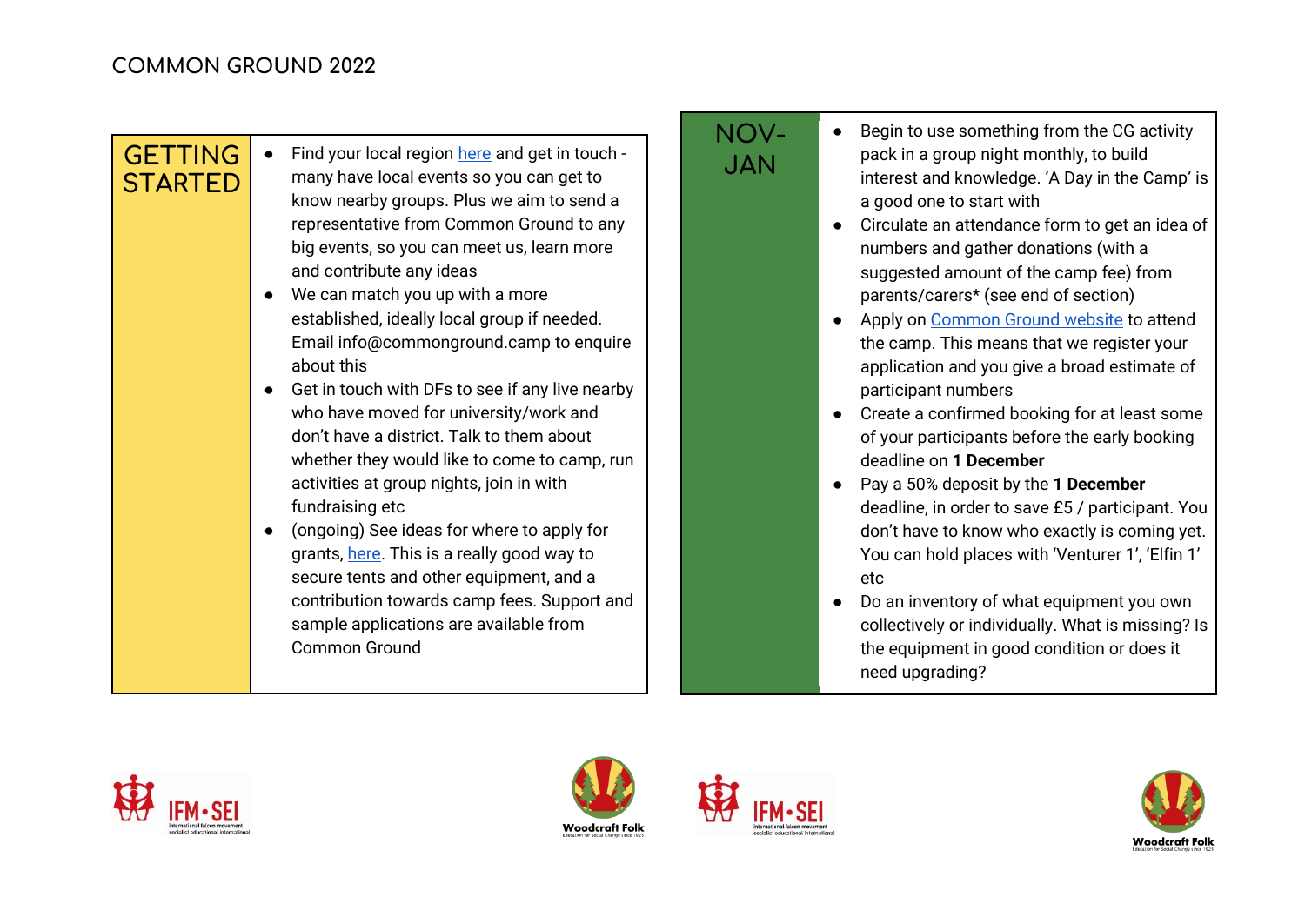● Decide how else you might raise funds as a group, beyond grants. Car boot sale? Cake sale?

- Consider doing a mini campaign "Give a young person you know the gift of Common Ground". It could help someone make the perfect gift!
- Start planning a weekend camp for the spring, even if it's with just a couple of families. This will bring your group together, give everyone skills for Common Ground, and build excitement about camping with Woodcraft Folk!
- Publicise the date and get volunteers to organise the activities, food and equipment
- If you don't have enough volunteers, equipment etc, have a look at national/regional residentials and camps your young people may be able to join [here](https://woodcraft.org.uk/calendar)

\*You can claim gift aid on donations, but not money given specifically towards an individual's camp fee. You can also get gift aid from subs as long as this is done legitimately. Info on how [here](https://www.commonground.camp/fundraising/gift-aid/)

- **FFB-APR** Check out the new Info-Pack (Version 2), and circulate it to parents and carers
	- Once you know who you'll be camping with at Common Ground, start speaking to the others in your village. Are you close enough for the young people to meet? Could you setup a penpal system? Share videos or introductions?
	- If someone in your group has complex access needs, update the booking system and contact info@commonground.camp early, as this may take careful planning together
	- Find out if your village has international campers and start sharing culture and ideas for how you will camp together
	- Take part in FREE risk assessment training, available online with Woodcraft Folk
	- Ensure all your volunteers will still have indate DBS certificates at camp and start renewing where necessary (deadline **2 May**)
	- Be clear on everyone in your group having a valid WcF membership until mid-August as a minimum
	- Confirm your exact participants, collate their info (accessibility, dietaries, emergency







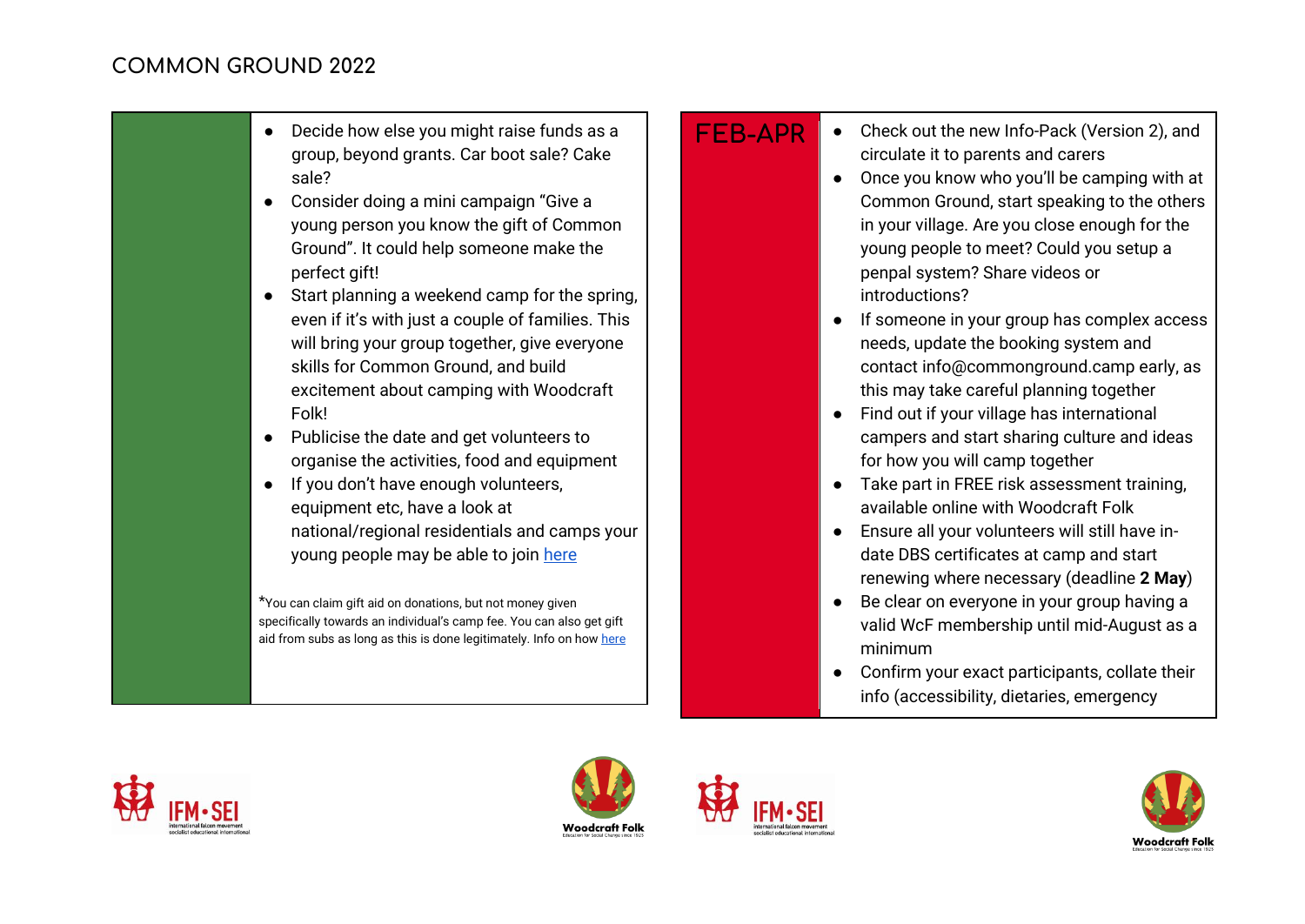## **COMMON GROUND 2022**

|                | contacts), and add these on the booking<br>system by 2 May<br>Pay the remaining camp fees by 2 May<br>deadline                                                                                                                                                                                                                                                                                                                                                                                                                                                                      |                         | Take part in Pre-camp 27-29 May and<br>consider it a mini trial run of how your group<br>will arrange themselves during Common<br>Ground. See the site, meet other groups,<br>agree joint ways of camping, contribute ideas                                                                                                                                                                                                                                                                                                              |
|----------------|-------------------------------------------------------------------------------------------------------------------------------------------------------------------------------------------------------------------------------------------------------------------------------------------------------------------------------------------------------------------------------------------------------------------------------------------------------------------------------------------------------------------------------------------------------------------------------------|-------------------------|------------------------------------------------------------------------------------------------------------------------------------------------------------------------------------------------------------------------------------------------------------------------------------------------------------------------------------------------------------------------------------------------------------------------------------------------------------------------------------------------------------------------------------------|
| <b>MAY-JUL</b> | Info pack Version 3 and more programme<br>content publicised - share with your group<br>and get excited!<br>Check the adult:child ratio in your group<br>(together with others in your village).<br>Minimum:<br>1 adult to every 3 children aged 0 - 5<br>1 adult to every 5 children aged 6 - 9<br>1 adult to every 8 children aged 10 - 12<br>1 adult to every 10 children aged 13 - 15<br>We recommend at least 2 adults / group<br>Consider recruiting a couple more adults, so it<br>is easier to share the responsibilities and<br>have adequate cover. Parents and local DFs |                         | and enjoy some tasters of camp programme!<br>Liaise with parents about final arrangements<br>for camp - plan travel, manage expectations,<br>be clear on medical needs, kit list and<br>emergency contacts<br>Liaise with the other groups in your village to<br>plan how your village will be run<br>Think about getting some media attention for<br>your group's big project. It can help to recruit<br>more members, raise your profile and make<br>the children feel proud to be in the news!<br>Do final checks for equipment needs |
|                | may be interested                                                                                                                                                                                                                                                                                                                                                                                                                                                                                                                                                                   | 29TH<br>JUL-<br>8TH AUG | <b>WELCOME TO CAMP!</b>                                                                                                                                                                                                                                                                                                                                                                                                                                                                                                                  |